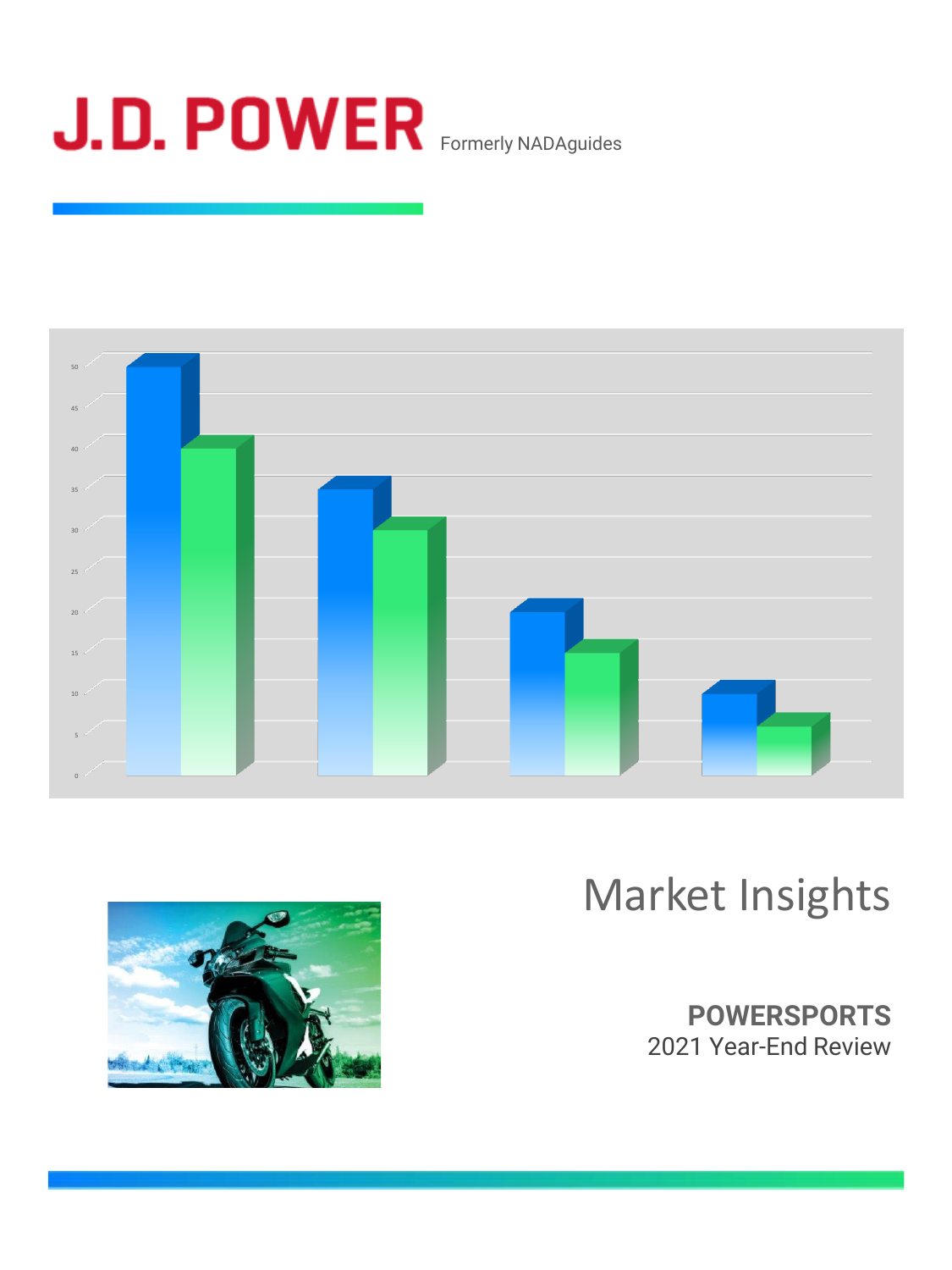### **Powersports Market Industry Overview**

It should go without saying that 2021 was a banner year for pricing in all segments of the Powersports market. A shift to "staycations" combined with the shortage of new and used inventory combined to push pricing to historically high levels.

In the motorcycle segment, values for the most recent 10 model years of cruisers averaged 15.2% higher in calendar-year 2021 than 2020, and 17.7% higher than 2019. Sportbikes brought 18.2% more money in 2021 than 2020, and 23.9% more than 2019.

In the side-by-side category, values for the utility segment averaged 25.2% higher year-over-year, and 36.6% higher than 2019. The sport segment averaged 25.2% higher year-over-year and 33.4% higher than 2019.

All signals are go for a strong start to the spring selling season, with COVID still impacting travel plans and new vehicle shortages here to stay for a bit longer. Keep the feelers out for any used inventory, and don't be afraid to set pricing to reflect a hot market.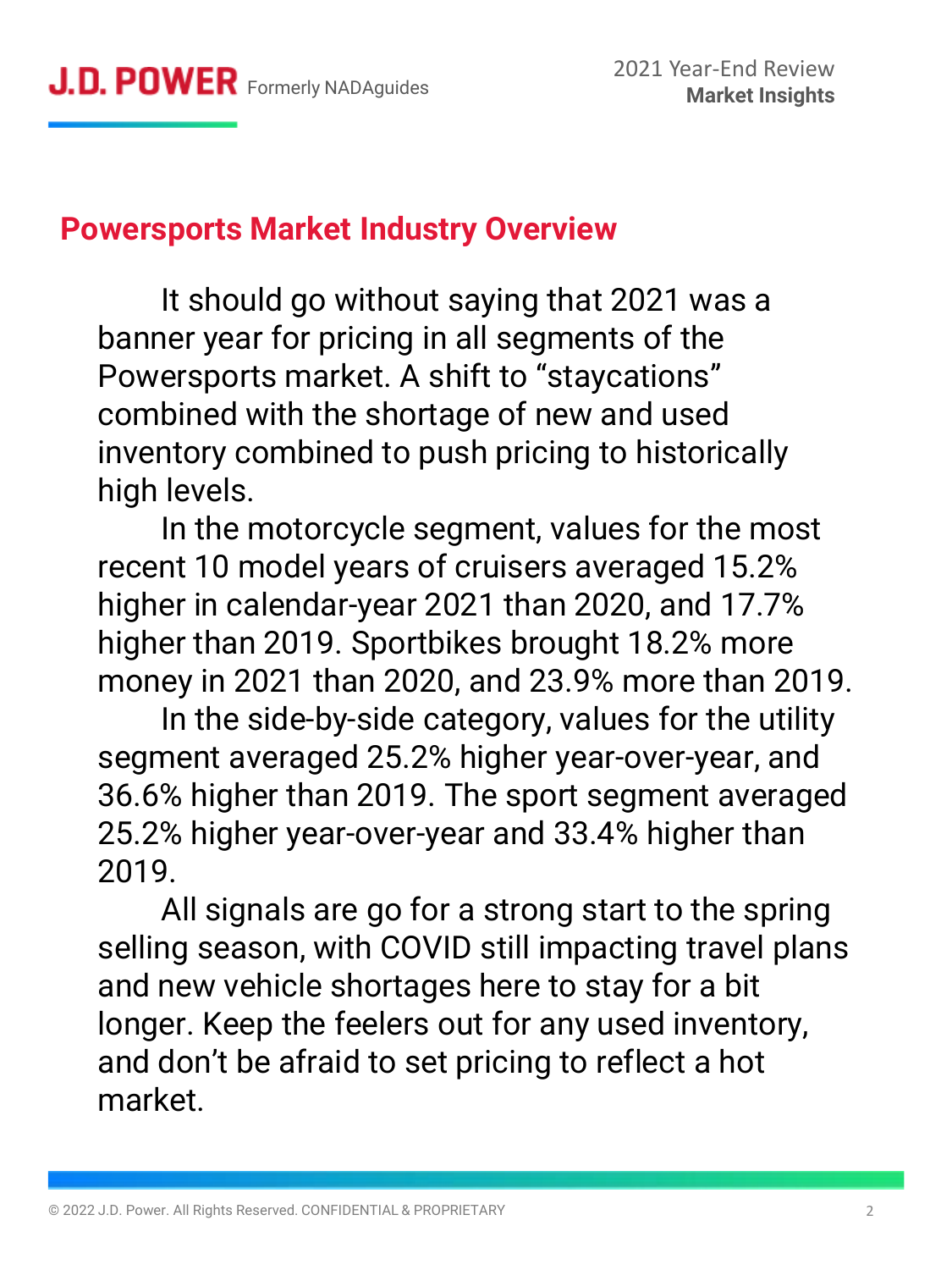### **Powersports Values**

### **Average Retail Value by Category – Values for the Last 10 Model Years**

#### **Cruisers**





### **Sportbikes**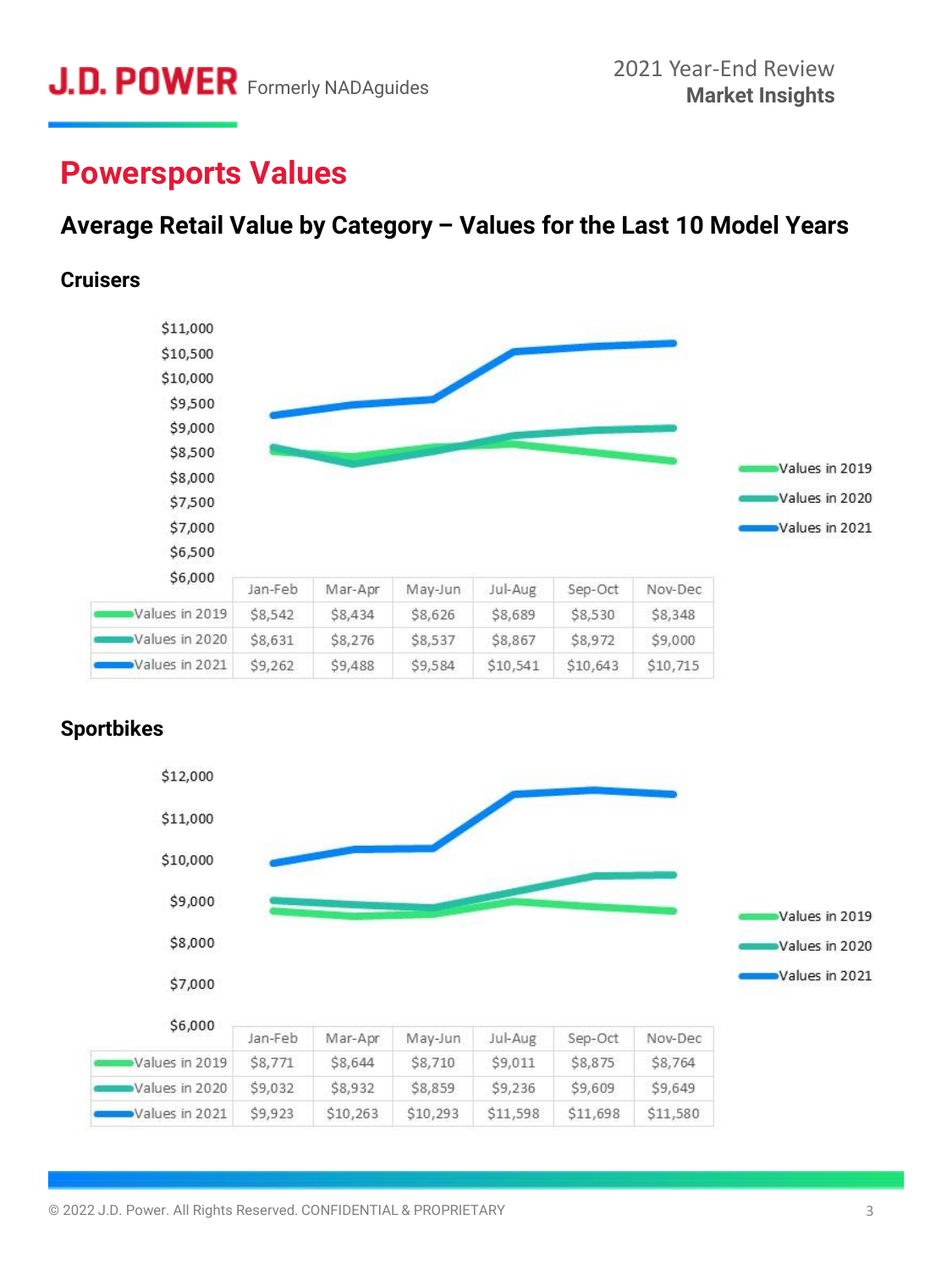## **Powersports Values**

### **Average Retail Value by Category – Values for the Last 10 Model Years**

### **Utility Side by Sides**



### **Sport Side by Sides**

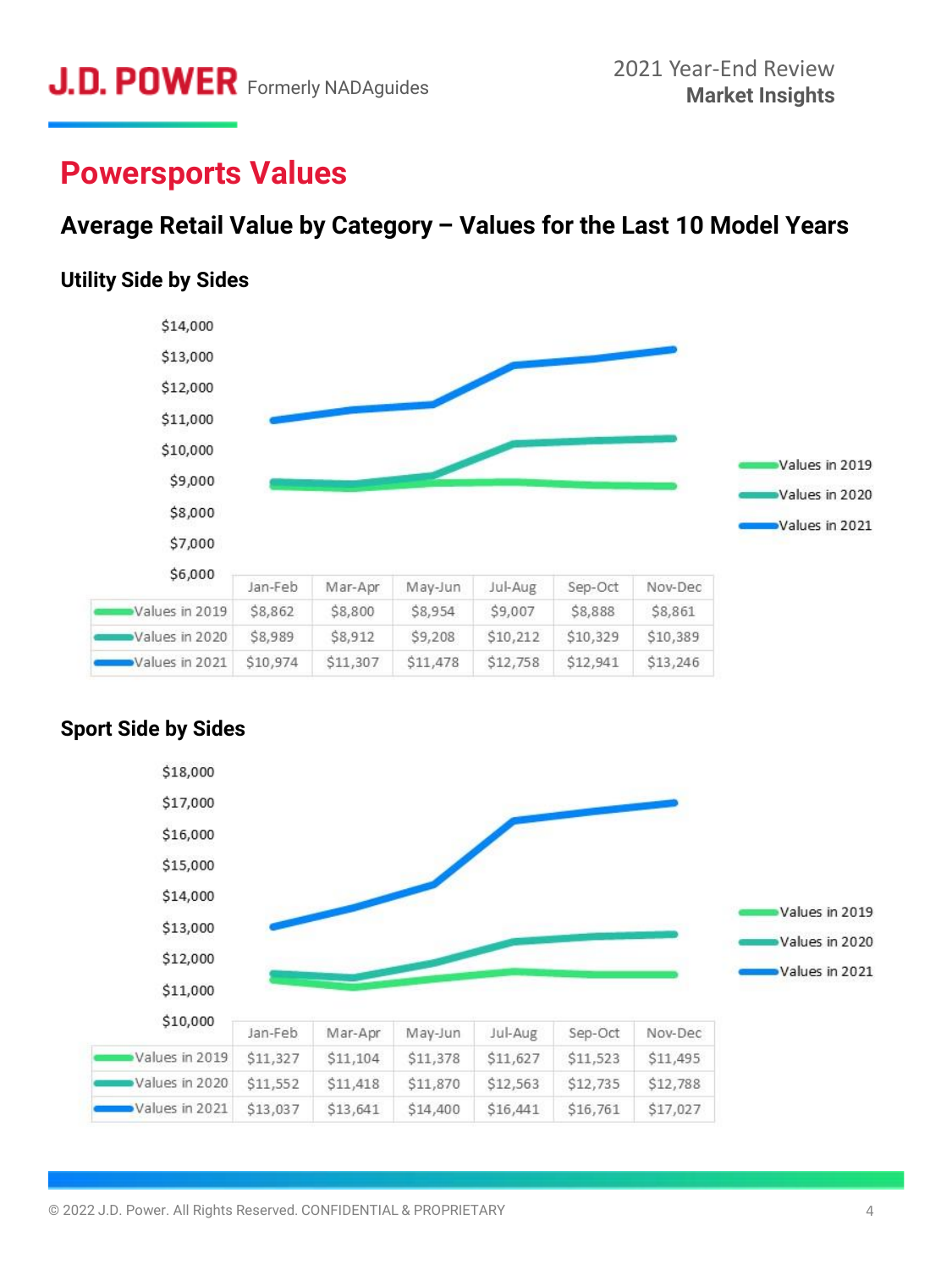## **Powersports Values vs. Traffic**

### **Average Retail Value and Traffic View by Category**



**Sportbikes**

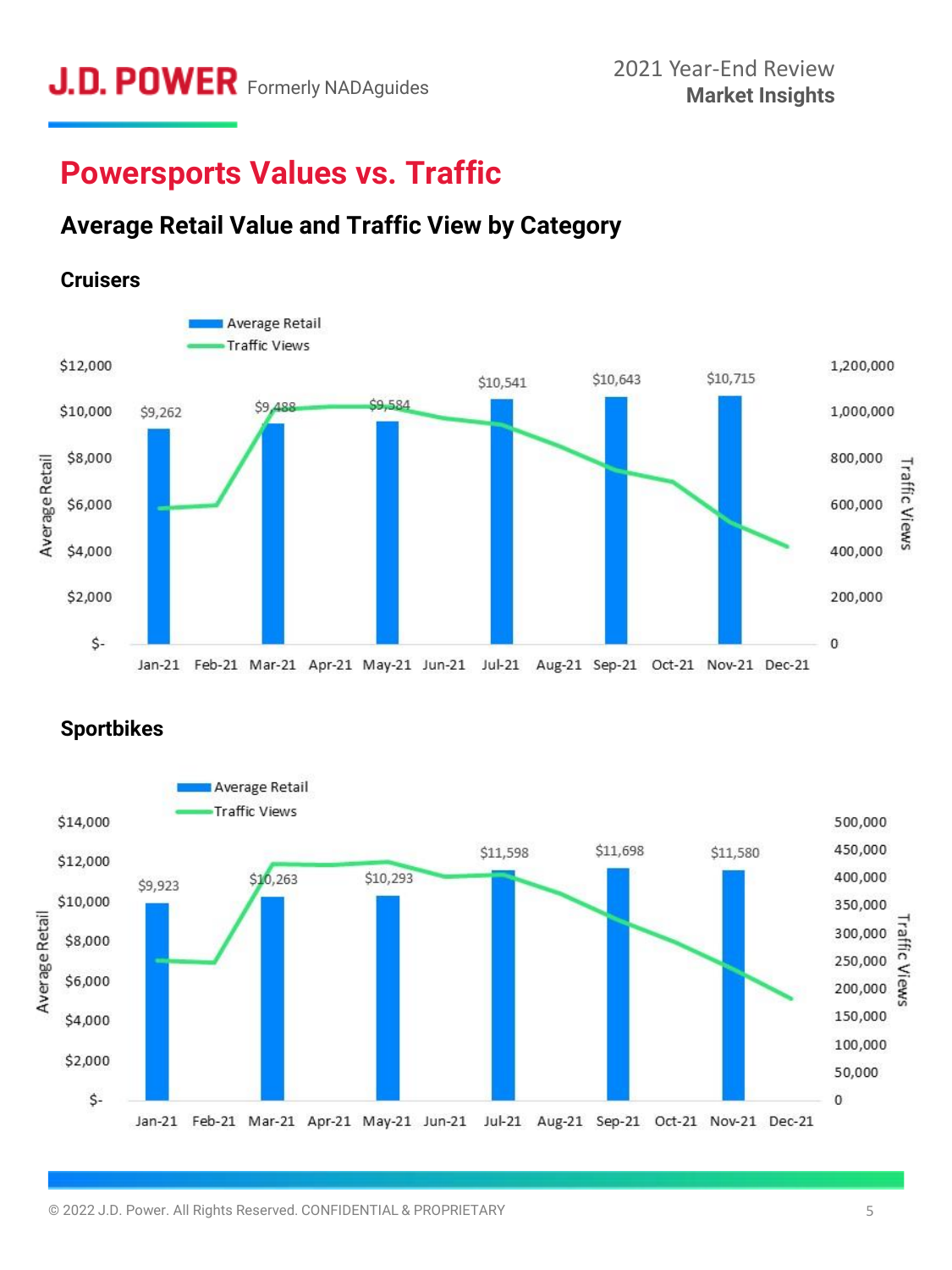## **Powersports Values vs. Traffic**

### **Average Retail Value and Traffic View by Category**

### **Utility Side by Sides**





### **Sport Side by Sides**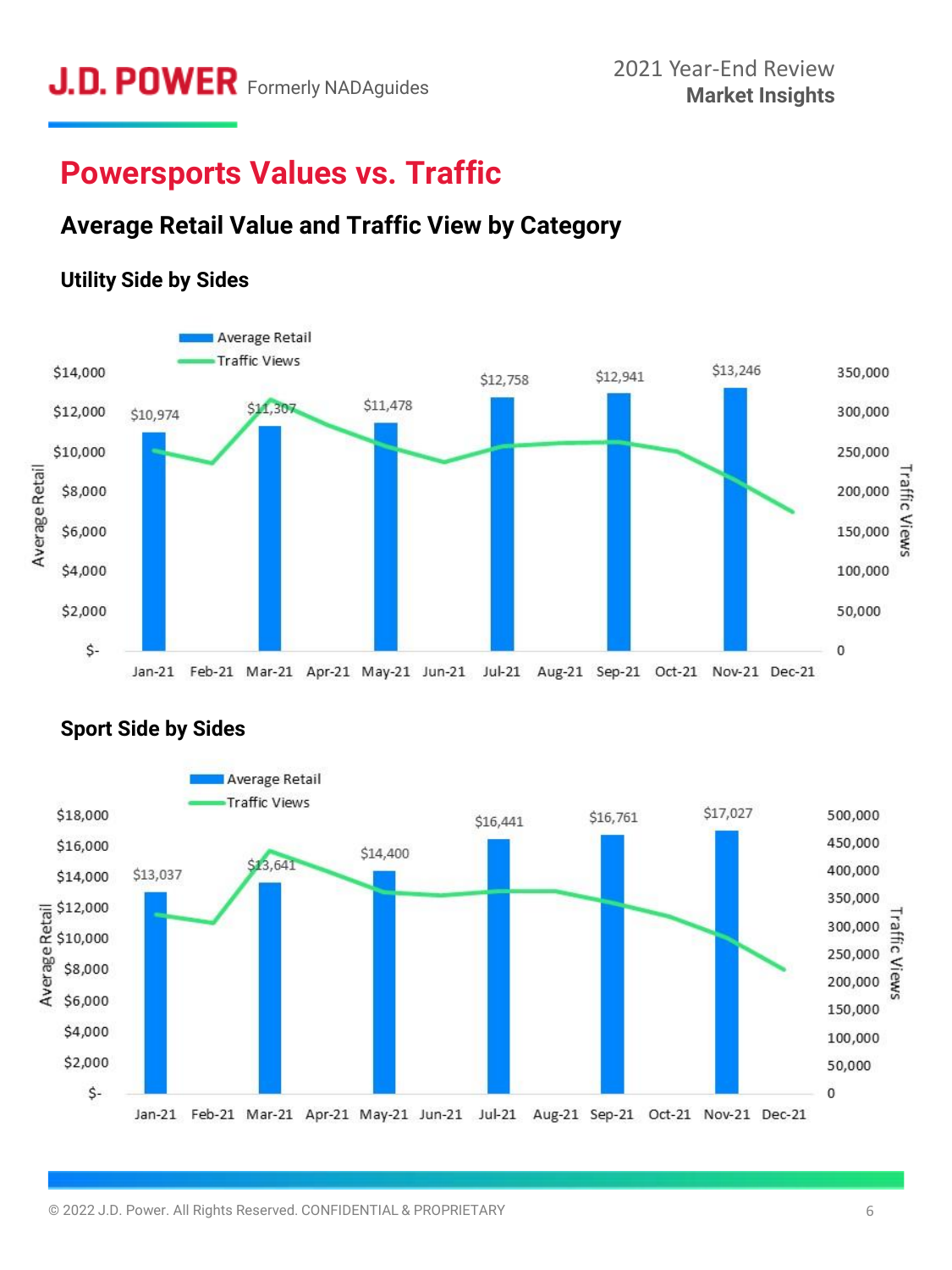

## **Powersport Categories**

### **Views in 2021**

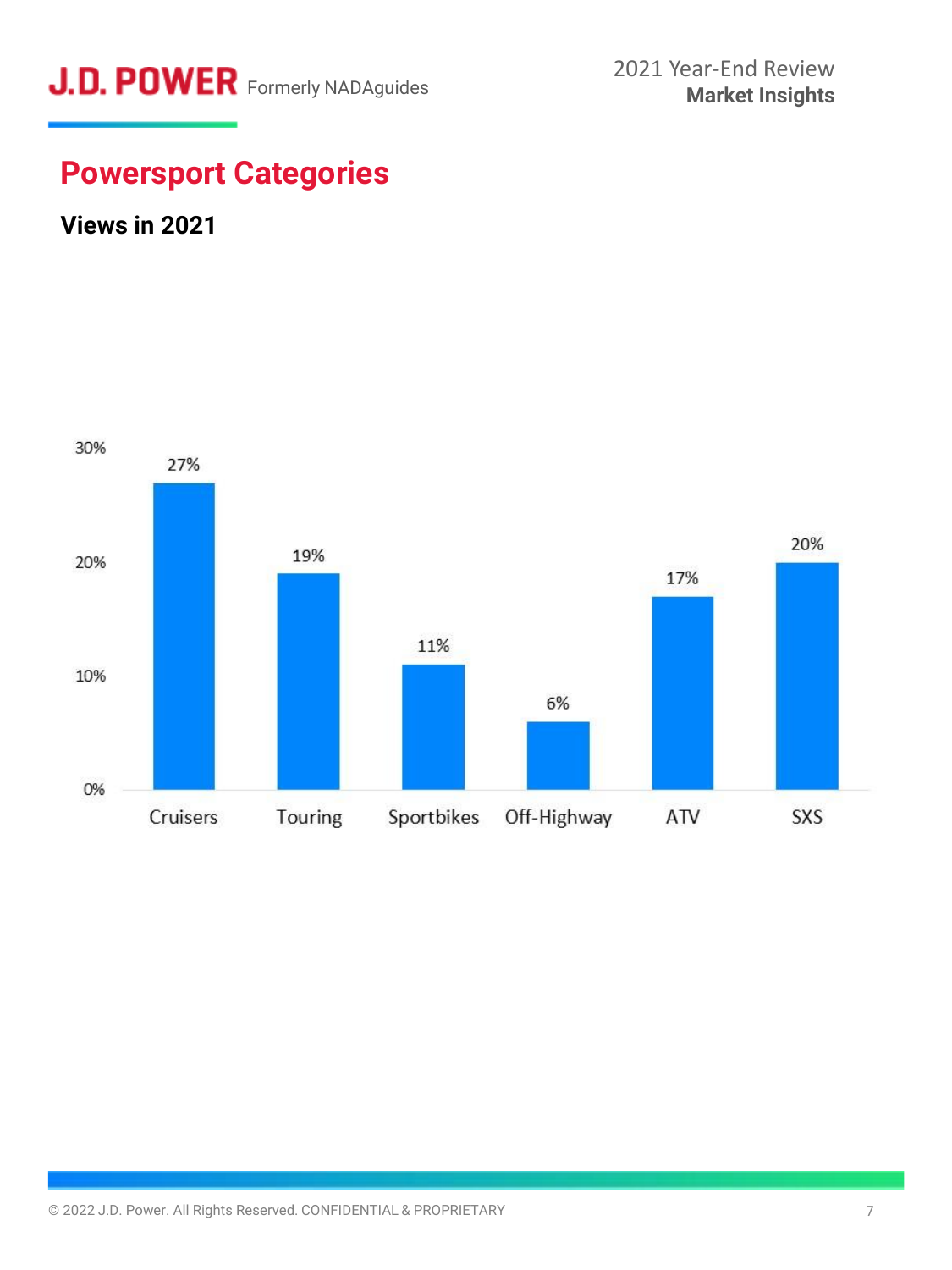## **J.D. POWER** Formerly NADAguides 2021 Year-End Review<br>Market Insights

## **Motorcycle Brands**

### **Top Researched Brands in 2021**

### **Cruiser Brands**





### **Touring Brands**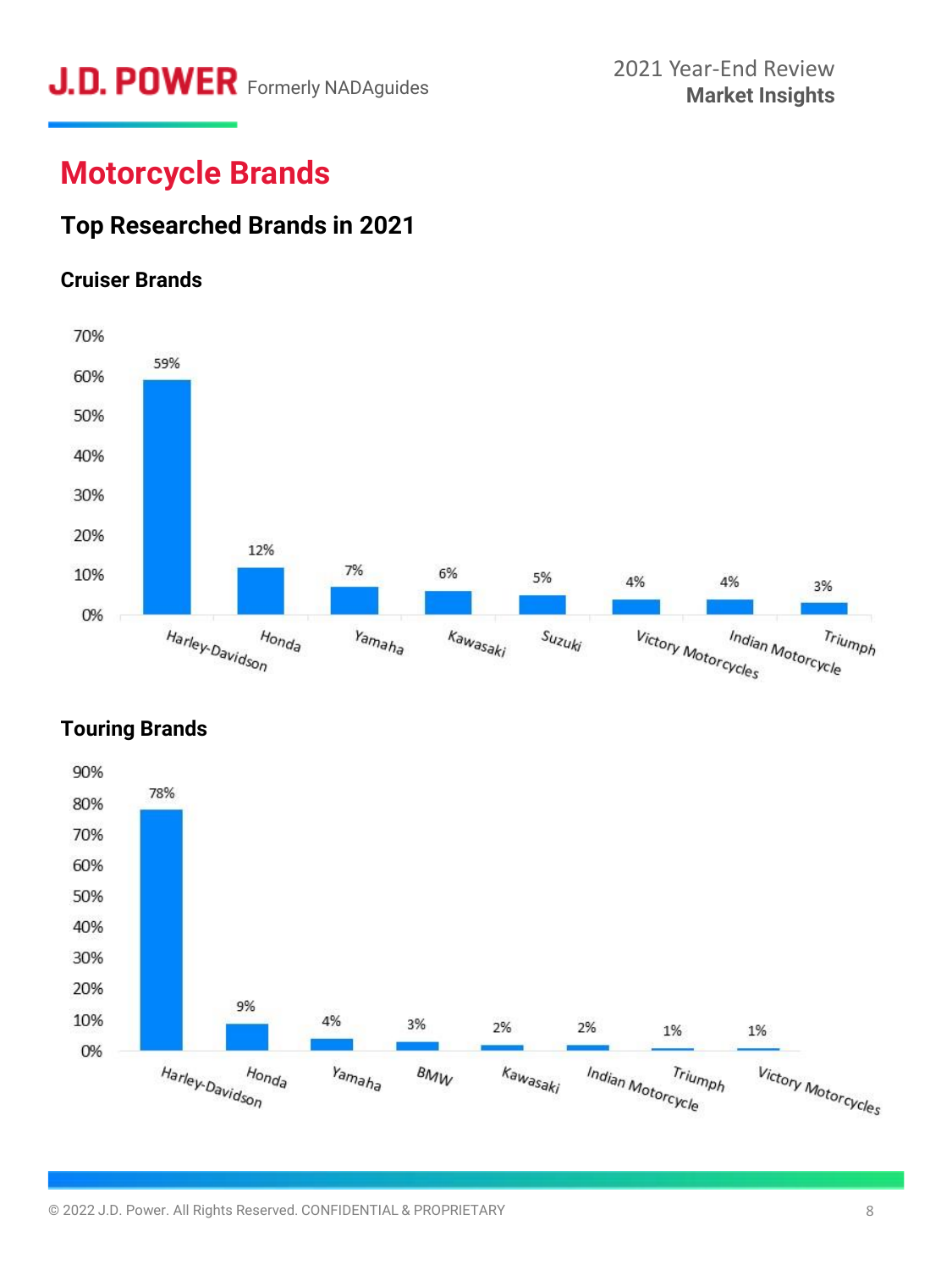# **Market Insights** Formerly NADAguides

## **Motorcycle Brands**

### **Top Researched Brands in 2021**

### **Sportbike Brands**





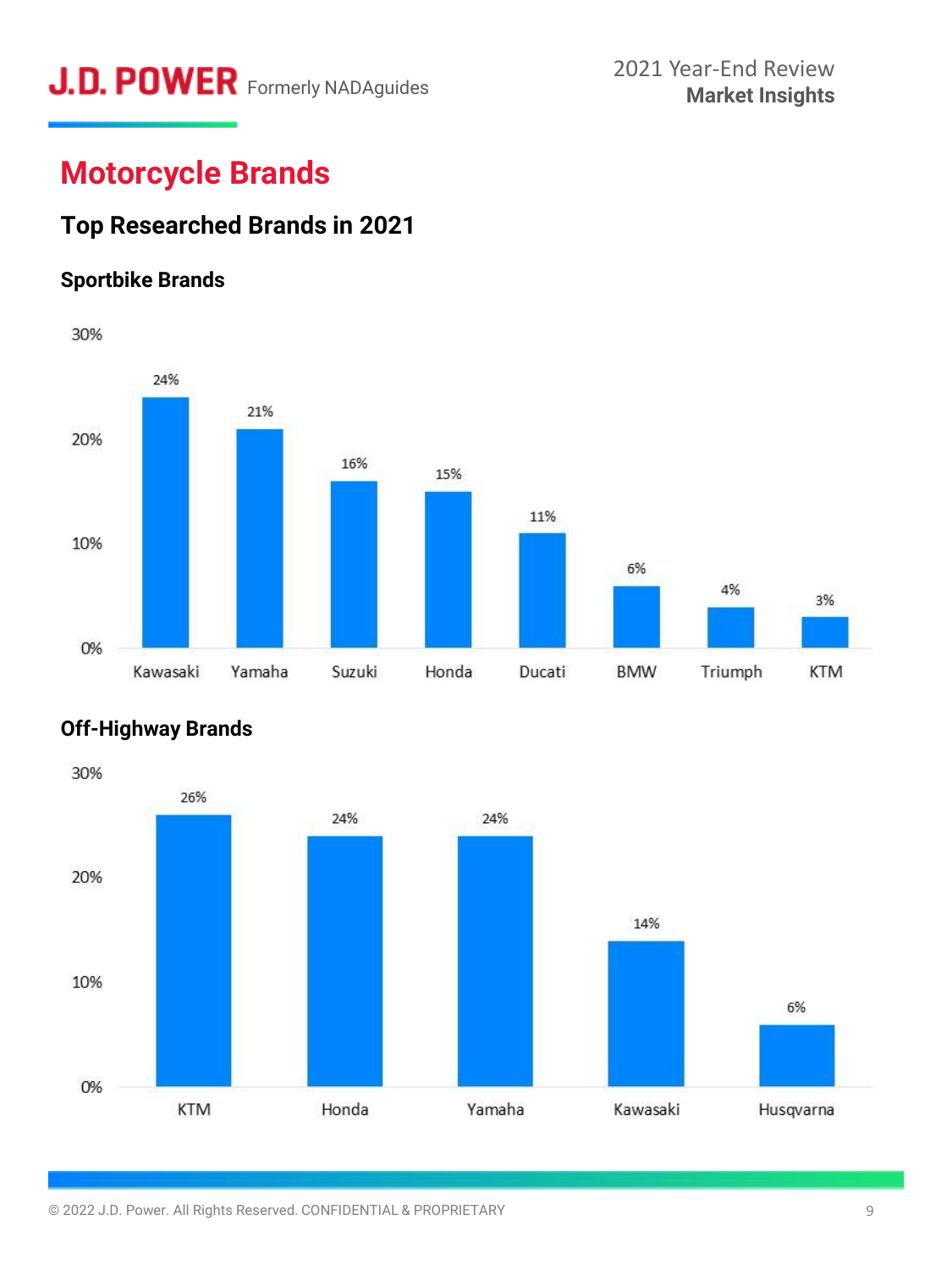# **Market Insights** Formerly NADAguides

## **Off-Road Vehicle Brands**

### **Top Researched Brands in 2021**

### **All-Terrain Vehicle Brands**





### **Side By Side Brands**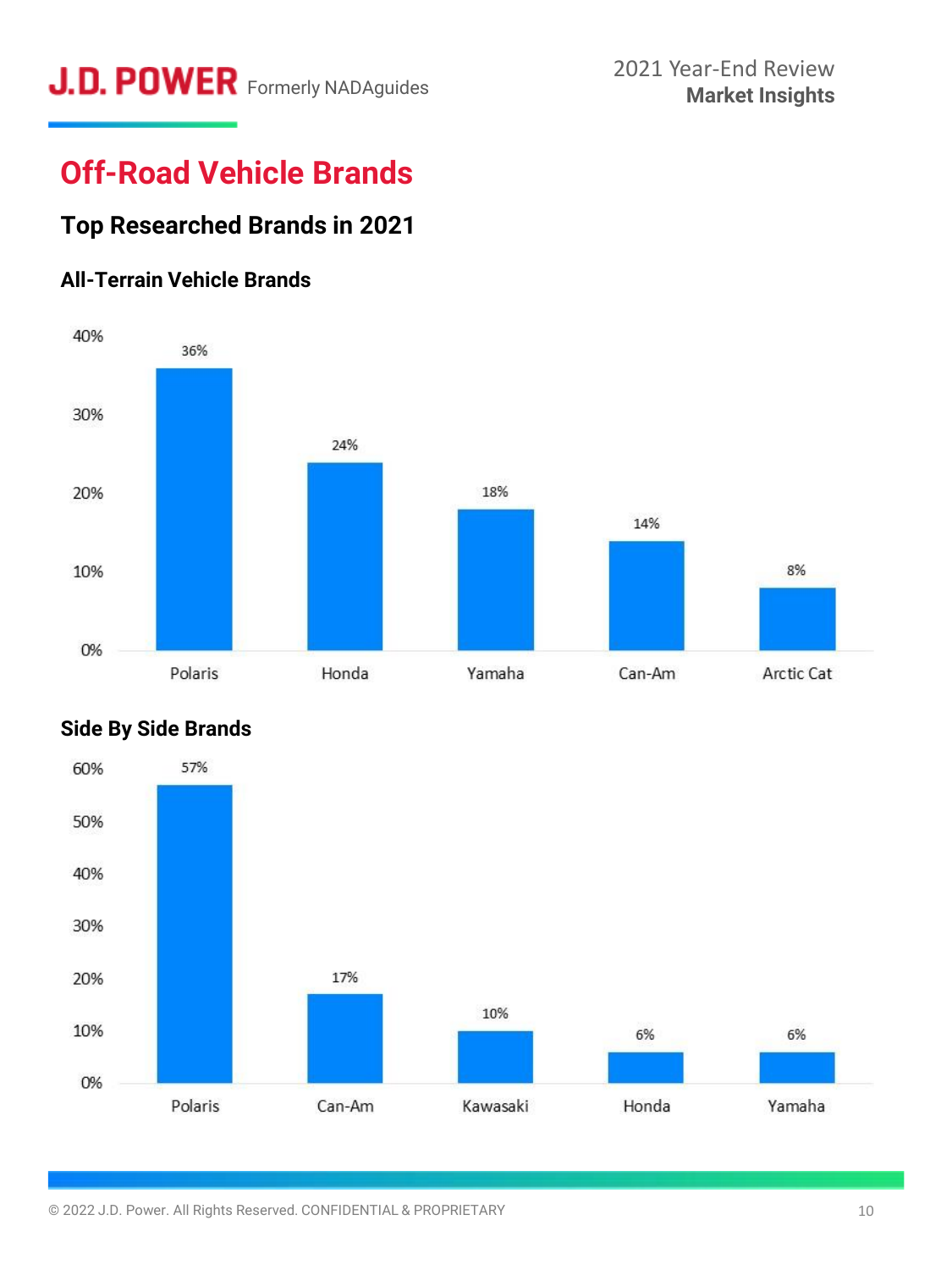## **Market Insights** Formerly NADAguides

## **Model Years**

### **Top Researched Model Years by Category**

### **Sportbikes**





### **Utility Side By Sides**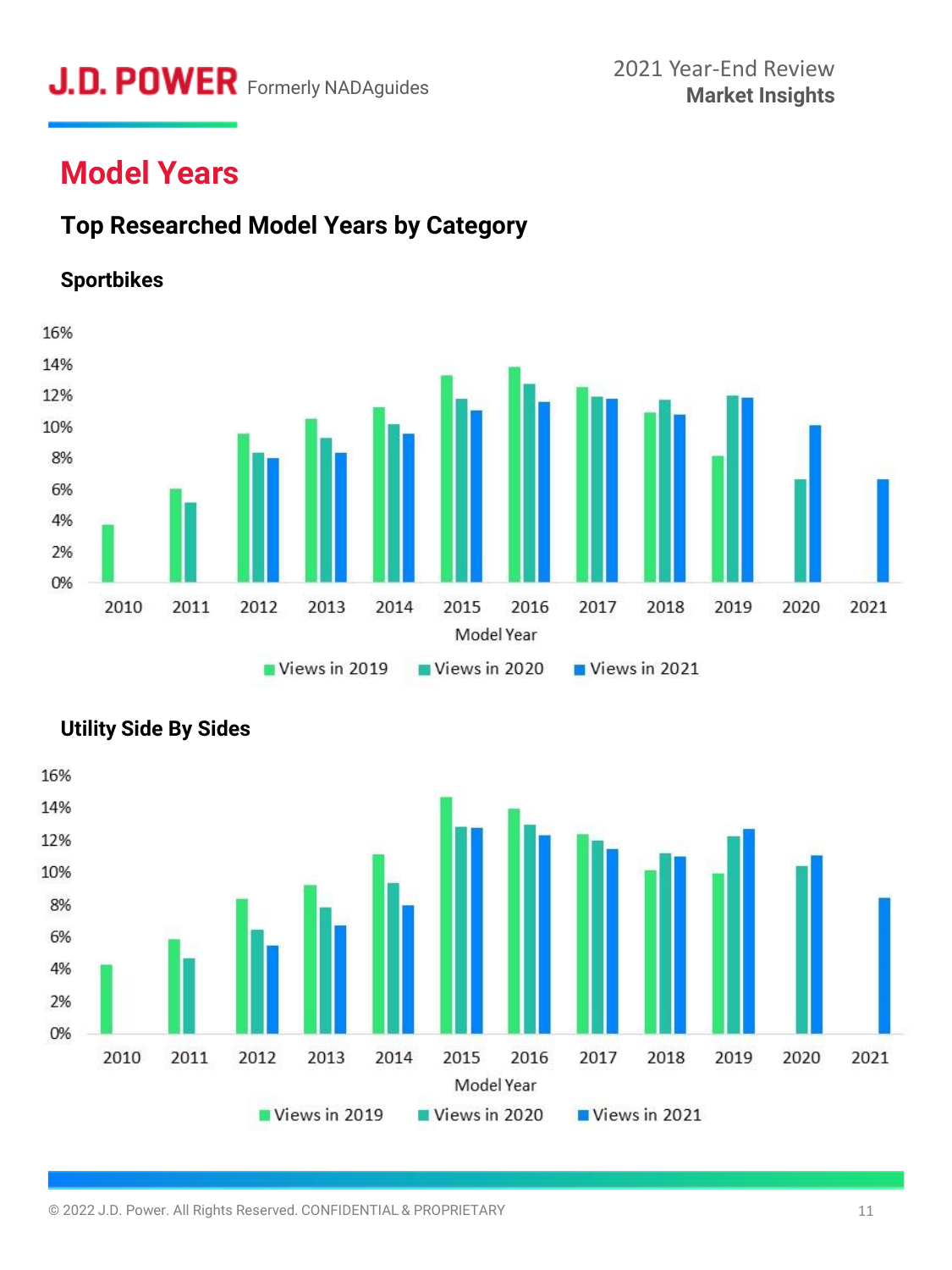## **Web Traffic by State**

### **Traffic by State in 2021**

### **Motorcycles**



> 120,000 65,000 - 120,000 30,000 - 64,999 < 30,000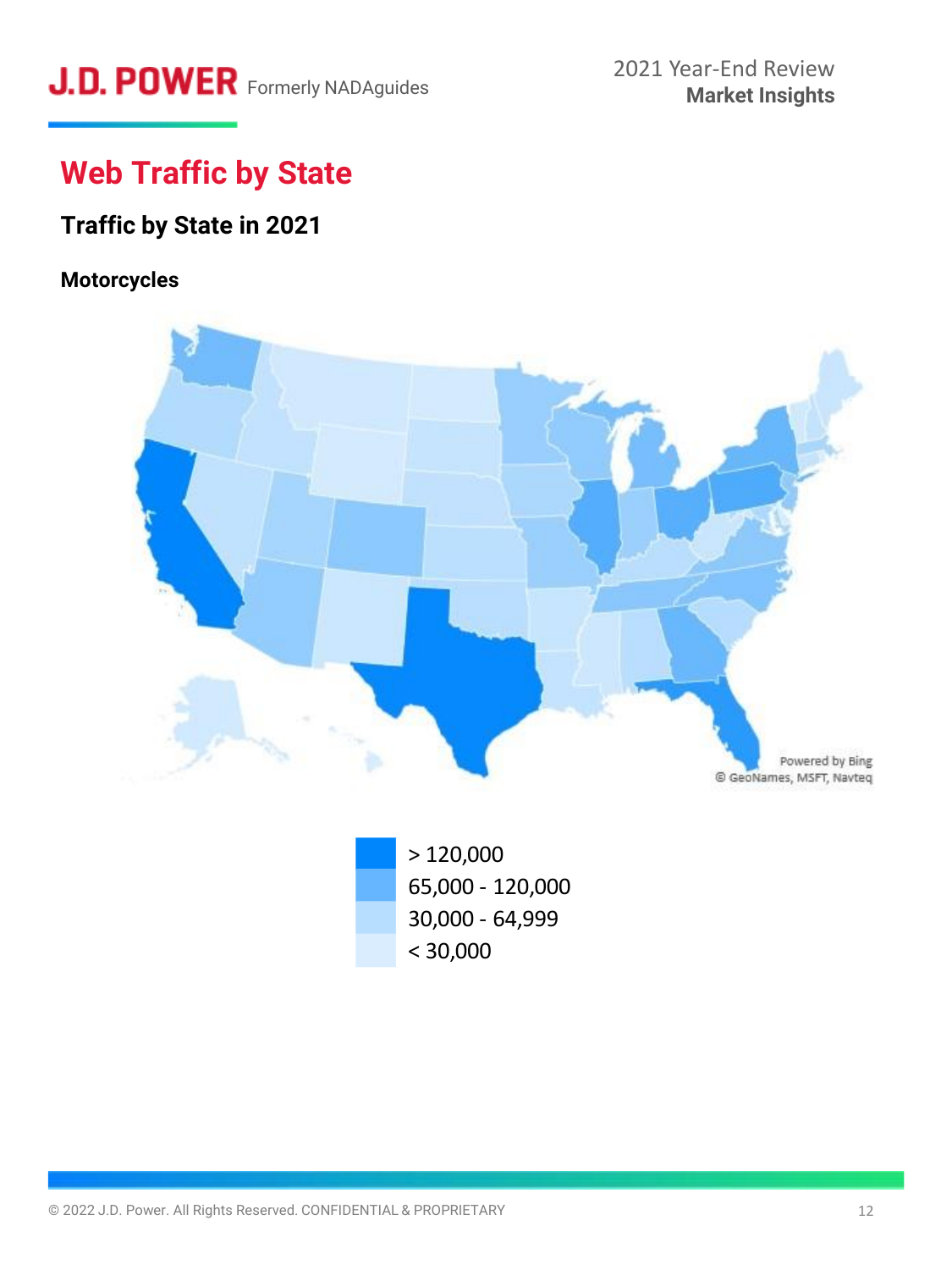## **Web Traffic by State**

### **Traffic by State in 2021**

### **Side by Sides**

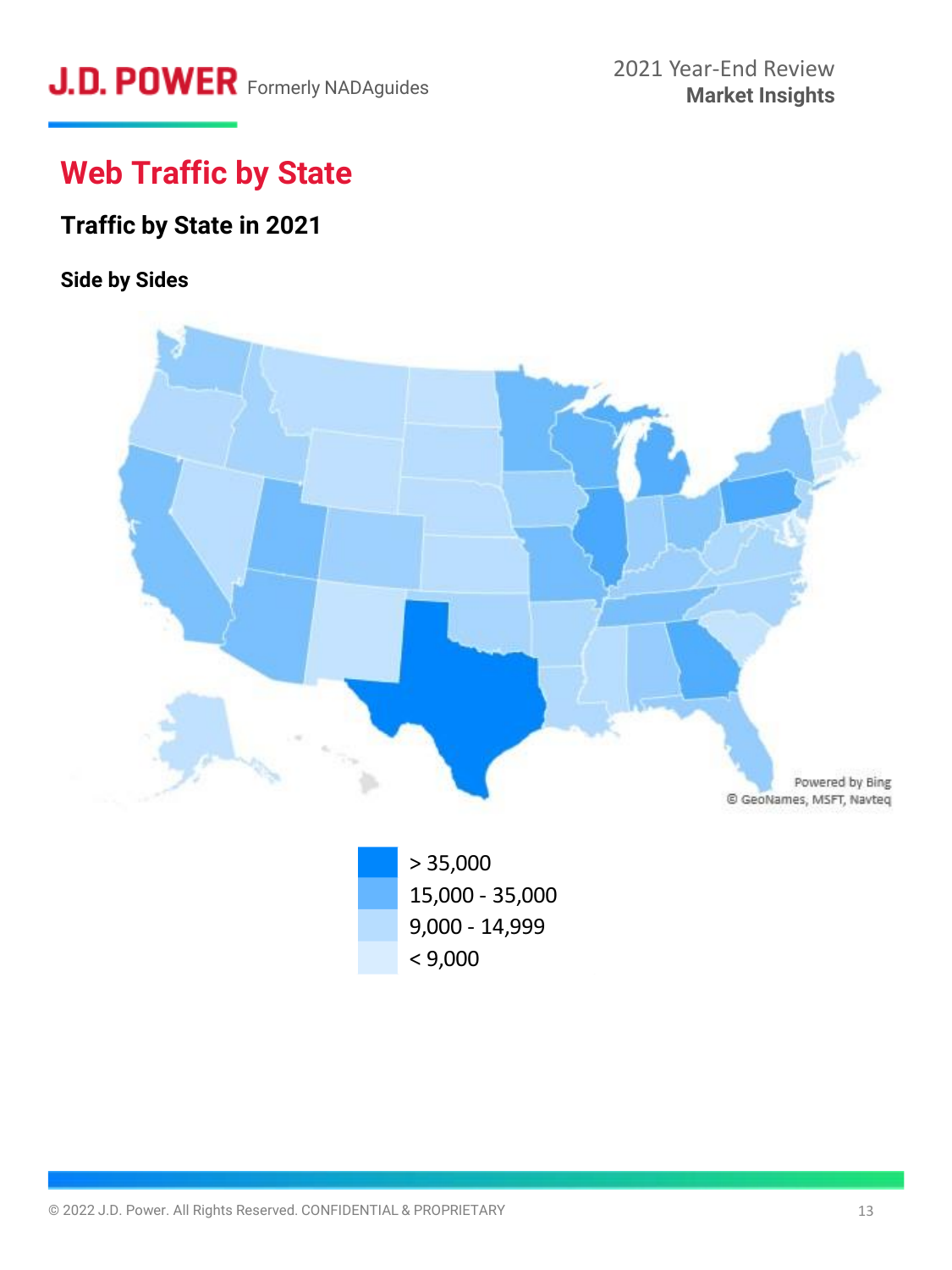## **Fuel Price Data**

### **Regular Grade Gasoline Prices vs. Consumer Traffic by Category**

### **Motorcycles**



Source: U.S. Energy Information Administration



### **Side By Sides**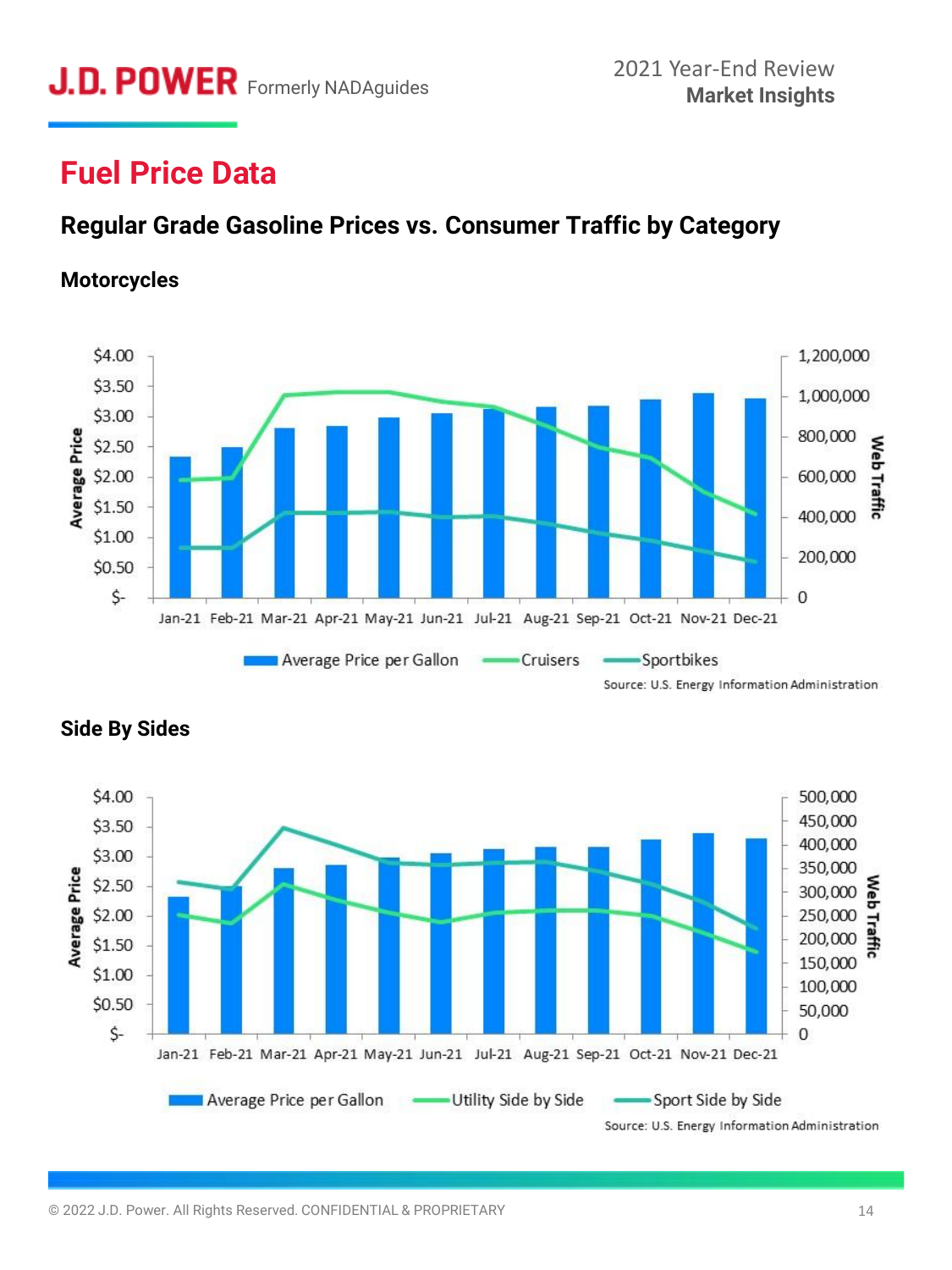

### **Economic Data**

### **Unemployment & Labor Participation Rate (Seasonally Adjusted)**